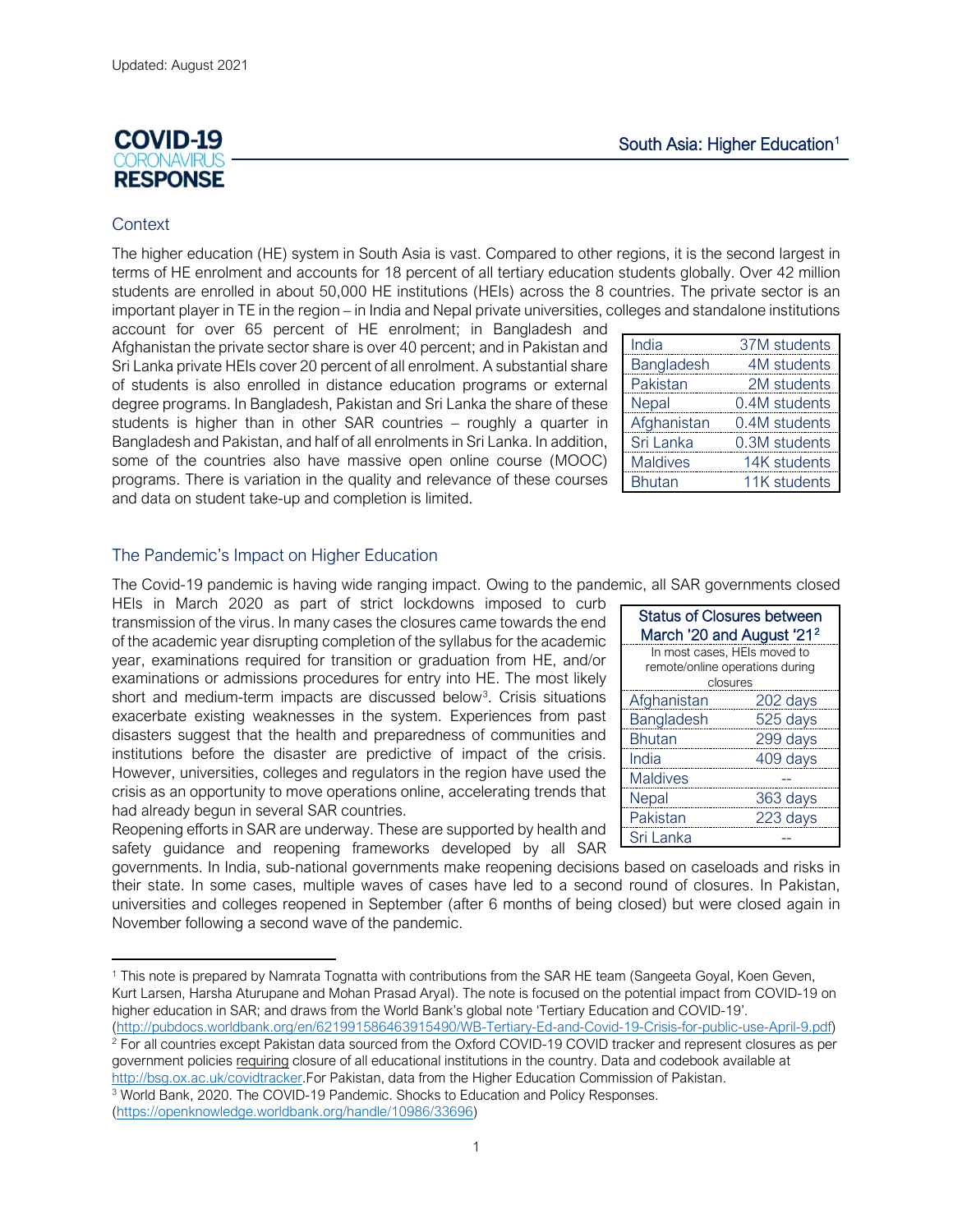#### Impact & Mitigation: Teaching-Learning and Research

- The impact of university and college closures directly affect youth between 18-24 years of age participating in HE. Disruption of structured academic and research work can lead to losses in acquisition of knowledge and skills. While students from better-off households and those enrolled in elite institutions are likely to have access to and use digital resources to maintain some continuity with academic work during the closures, disadvantaged students (first-generation college goers, women, tribal youth, economically disadvantaged, and so on) and those at non-elite institutions (particularly those enrolled in the college sector<sup>[4](#page-1-0)</sup>) will likely suffer deeper learning losses.
- The disruption will also increase inequality in access and participation. In nearly all SAR countries, children in the poorest 20 percent of households face the greatest difficult accessing higher education, and for poor girls, the probability is virtually nil<sup>[5](#page-1-1)</sup>. Students belonging to disadvantaged groups (including women, tribal youth and those with health vulnerabilities) are particularly at risk. The indeterminate break from their formal course of study may leave them at risk of dropping out of the system due to reduced household incomes, higher opportunity cost of youth's time and reduction in HE supply.
- A large number of teachers are part of the HE system in SAR. In many cases, there is an expectation from ministries/departments of higher education (explicitly in some cases) that teaching activity continue during closures through alternative means using distance and online modes. However, key requirements (infrastructure, content, etc.) for alternate modes for teaching and delivery of education are not widely available in SAR countries. Reaching students who have limited access to the internet and computers/tablets or other modalities (including phones, which are often shared devices within low-income households) pose challenges. In **India**, for instance, fewer than 10 percent of households have access to internet, and in **Bangladesh**, limited access to devices and connectivity is found to impact about 40 percent of economically disadvantaged university students.<sup>[6](#page-1-2)</sup> There is also limited guidance for teachers on how to systematically deal with teaching-learning during the crisis. Besides limited access to broadband internet connectivity and availability of digital content, lack of training in the use of digital pedagogy, student assessments and ways of supporting students remotely constrain teacher responses during the crisis.
- Research work involving experimentation, specialized equipment, etc. (as opposed to desk research), has been delayed. In the medium-term there may also be decreased funding to continue or undertake new research and innovation activities.
- Researchers from a variety of fields, primarily within the health sciences such as epidemiology, public health, virology and micro-biology are contributing to the crisis response, often without proper resources. Where possible, funding agencies and regulators are trying to issue rapid research calls. Ten rapid research calls have been issued in Pakistan to respond to COVID and are currently under implementation.

<span id="page-1-0"></span><sup>4</sup> The 'college sector' includes colleges, both public and private, affiliated to universities.

<span id="page-1-1"></span><sup>5</sup> World Bank, 2020. Ready to Learn – Before School, In School and Beyond School in South Asia.

<span id="page-1-2"></span><sup>&</sup>lt;sup>6</sup> For India, National Family and Health Survey III. For Bangladesh, results from flash survey conducted by student organization in Bangladesh.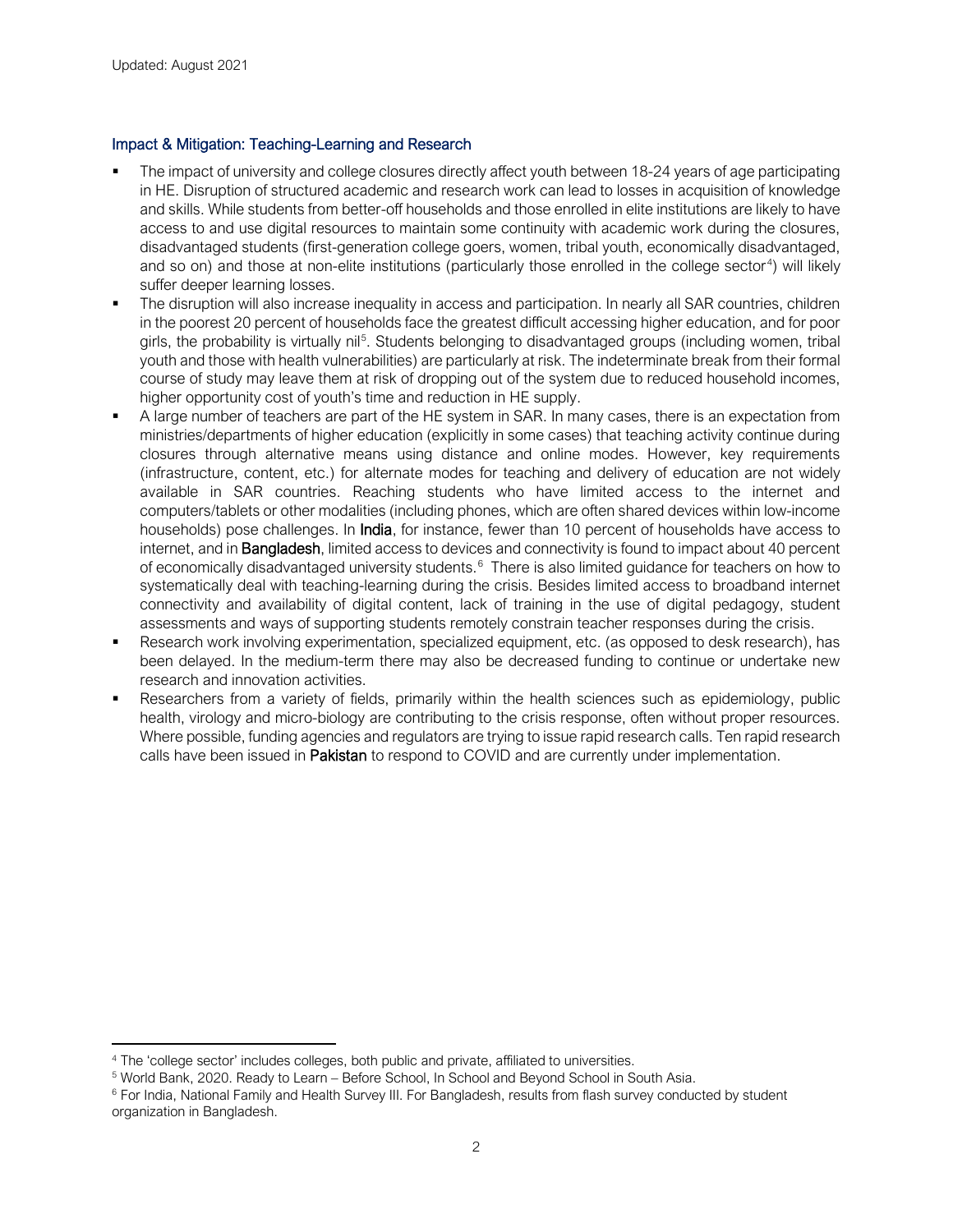Global travel is practically suspended in the short-term impacting students and faculty engaged in teachinglearning and research activities internationally. There could be revenue implications for countries like India receiving a large number of international students, and decisions on international academic mobility may decline.

#### **ONGOING EFFORTS IN THE SOUTH ASIA REGION**

Use of National Research Networks. Afghanistan, Bangladesh, Pakistan and Sri Lanka are leveraging their national research network (AfgREN, BdREN, PERN and LEARN , respectively) for sharing digital resources, delivering online higher education, critical health-related information and providing a p

Use of digital content and alternate modalities. In Bangladesh, India, Nepal, Pakistan and Sri Lanka, teachers sharing digitized lectures and study materials with students and using or for teaching and using virtual laboratories for experimentation and pra

GUIDANCE FOR DISTANCE LEARNING \*

Leveraging the 'Open' Universities. Bangladesh, India and Pakistan are sharing digital resources developed and available through their 'open universities' (that conduct distance educerty Assess digital preparedness and at radio and web-based television. The use of MOOCs is being encoura

**MOOCs.** In India, national platforms like Swayam and NPTEL have large  $\overline{2}$ . online courses have been mapped to the engineering curriculum and rated for  $\alpha$ somewhat more structured and enabling students to continue acader

- Maintaining continuity with academic work. HEIs have moved towards remote/online learning to various degrees. These efforts are supported by national governments building capacity for online education through ongoing WBfunded projects or through National Research and Education Networks (NRENs) or initiated by individual HEIs themselves. Efforts currently run the gamut from providing students digitized lectures and materials, online course modules, web-conferencing for teaching and discussion, supporting disadvantaged students with access to technology to the use of virtual laboratories for practical demonstration and experiments. (The Box above lays out current efforts underway in SAR countries). As the lockdown has extended, governments (or HEIs themselves) have more systematically planned for academic work scheduling classes and the course content to be covered during closures. Data on how many students are covered by different distance learning modalities is limited and as such, the use of available digital resources is mostly left to students, which raises some concerns about accountability.
- In the short-term, the focus has been on utilizing, where possible, existing resources (across modalities – online and television). SAR governments have made efforts to curate and map available content to programs/courses for ease of use on the part of teachers and students. For the medium and long-term, some HE systems and institutions are

1. Assess digital preparedness and for various forms of remote teaching, learning and research.

- Plan for multi-modal delivery (for equity gains) and consider beginning with pilot projects.
- 3. Identify areas where capabilities need strengthening (for e.g., infrastructure, pedagogical skills for remote teaching and student support, remote assessments, and so on).
- 4. Curate existing digital content and identify areas where new content may need to be developed over the medium to long-term.
- 5. Restructuring of curricula and syllabus to align with changes to academic schedules and alternate delivery modalities.
- 6. Establishing certification and credit requirements in keeping with the above.
- 7. Monitoring and evaluation plans to enable timely, incremental improvements.

\* WB's key principles for EdTech in tertiary education additionally emphasize engaging the TE ecosystem, designing for scale and considering appropriate quality assurance.

making efforts to systematically plan, pilot and scale distance learning solutions. See Box on 'Guidance for Distance Learning' for more information.

In Sri Lanka, a recent study echoes some of this guidance and impact from the pandemic including the differential impact on poor households/students, connectivity challenges, the need to review curricula and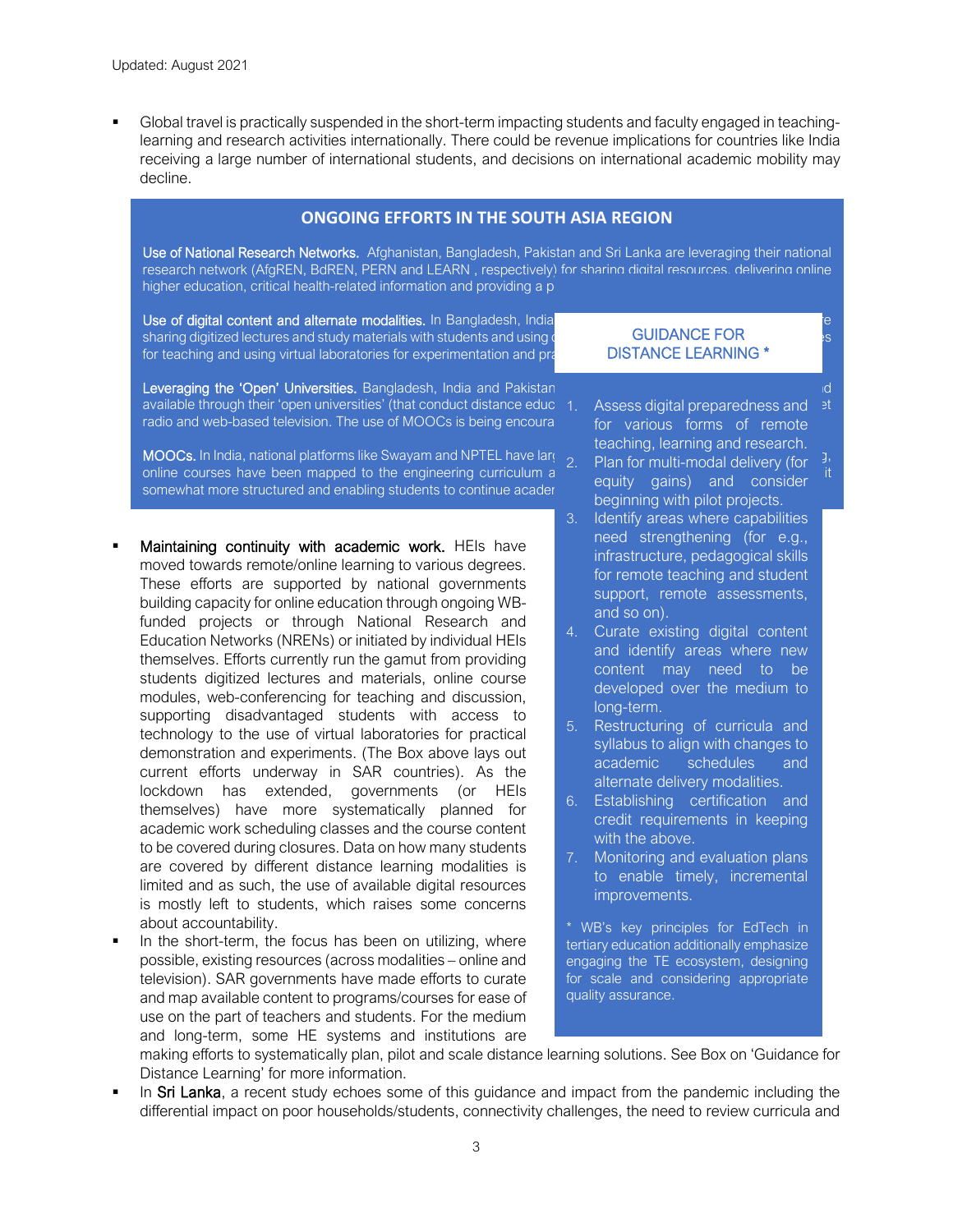pedagogy for transitions to alternative delivery modalities, etc. The study found that, in the universities surveyed, 90 percent of the students were able to access online education. This was facilitated by the government's efforts to provide free internet access to university servers for a period of time.<sup>[7](#page-3-0)</sup>

Rapid Response Surveys to assess digital preparedness. In the short to medium-term, rapid response surveys could be utilized assess digital preparedness at HEIs and at the sector level, the reach of existing distance learning options, students' capacity to engage remotely and teachers' capacity to use of distance learning platforms for teaching-learning and research. In Pakistan, for instance, the HEC has created a dashboard to track the digital response of universities across the country.<sup>[8](#page-3-1)</sup> This will help governments, universities and HEIs identify what will be needed to continue remote academic and research work.

Building Resilience. In a number of countries, university regulators and leaders have recognized the importance of strengthening emergency preparedness of universities. **Bangladesh** and Afghanistan are planning to create and support emergency response committees that will guide closing and opening decisions, while also maintaining the critical infrastructure that is needed to continue remote operations. In Pakistan, a national response committee was formed that may continue operations in the longer run.

## Impact & Mitigation: Admissions, examinations and graduation

- Delays in end-of-year/semester examinations and the unpreparedness of most systems to conduct remote assessments of student learning delayed student transition and graduation decisions. Decisions to move examinations online or conduct them completely offline, in-person or in some blended mode requires assessing equity, fairness and health implications. The large scale of the systems and the rising number of cases in the region further complicates these decisions.
- Online admissions procedures in several HEIs provide some mitigation against delays in bringing prospective students into HE, but where these procedures are not online, there may still be some uncertainty around processes for admissions into HE.
- Admissions. Governments in SAR have largely adopted online admissions systems. Delays from late administration of school-leaving and entrance examinations, social distancing policies, administrative requirements at HEIs to carry out and complete admissions, and other health and safety measures, resulted in later beginning to the 2020-21 academic year. In India, most HEIs began the new academic year in October 2020. In countries where school exit examinations have been indefinitely postponed, like in **Bangladesh**, no new admissions are as yet planned for public universities. Some elite private universities in Bangladesh however are planning online tests to make admissions decisions. Clear communication for prospective students and households will be important as they will need adequate time to plan and prepare for the admissions procedures.
- Examination, assessment and graduation requirements. For the 2019-20 academic year decisions on transition and graduation were also delayed. The HE regulatory bodies in **Bangladesh, India and Pakistan** issued guidelines on examination and admissions<sup>[9](#page-3-2)</sup>. In Bangladesh, for students unable to access and complete examinations using online modalities, they have been granted permission to delay their examinations by a semester. In India, additionally, the University Grants Commission has shared a suggested academic calendar for the next academic year that can be adapted by universities/HEIs based on local conditions.
- Decisions on graduation and associated examinations have required more deliberation due to equity and fairness concerns posed by many of the proposed solutions. In the case of **India** for instance, the government has directed all universities to hold final examinations for graduating students in online, offline or blended modes, and in keeping with health and safety regulations in their respective states. Students will also be given the opportunity to retake examinations at a later date to improve their score. This decision on mandatory assessment has received some pushback from students, parents and HEIs given the

<span id="page-3-0"></span><sup>7</sup> <https://www.adb.org/sites/default/files/publication/635911/online-learning-sri-lanka-during-covid-19.pdf>

<span id="page-3-1"></span><sup>8</sup> See<https://hedr.hec.gov.pk/inded.php?r=covid>

<span id="page-3-2"></span><sup>9</sup> For India: [https://www.ugc.ac.in/ugc\\_notices.aspx?id=MjgxNA==](https://www.ugc.ac.in/ugc_notices.aspx?id=MjgxNA==)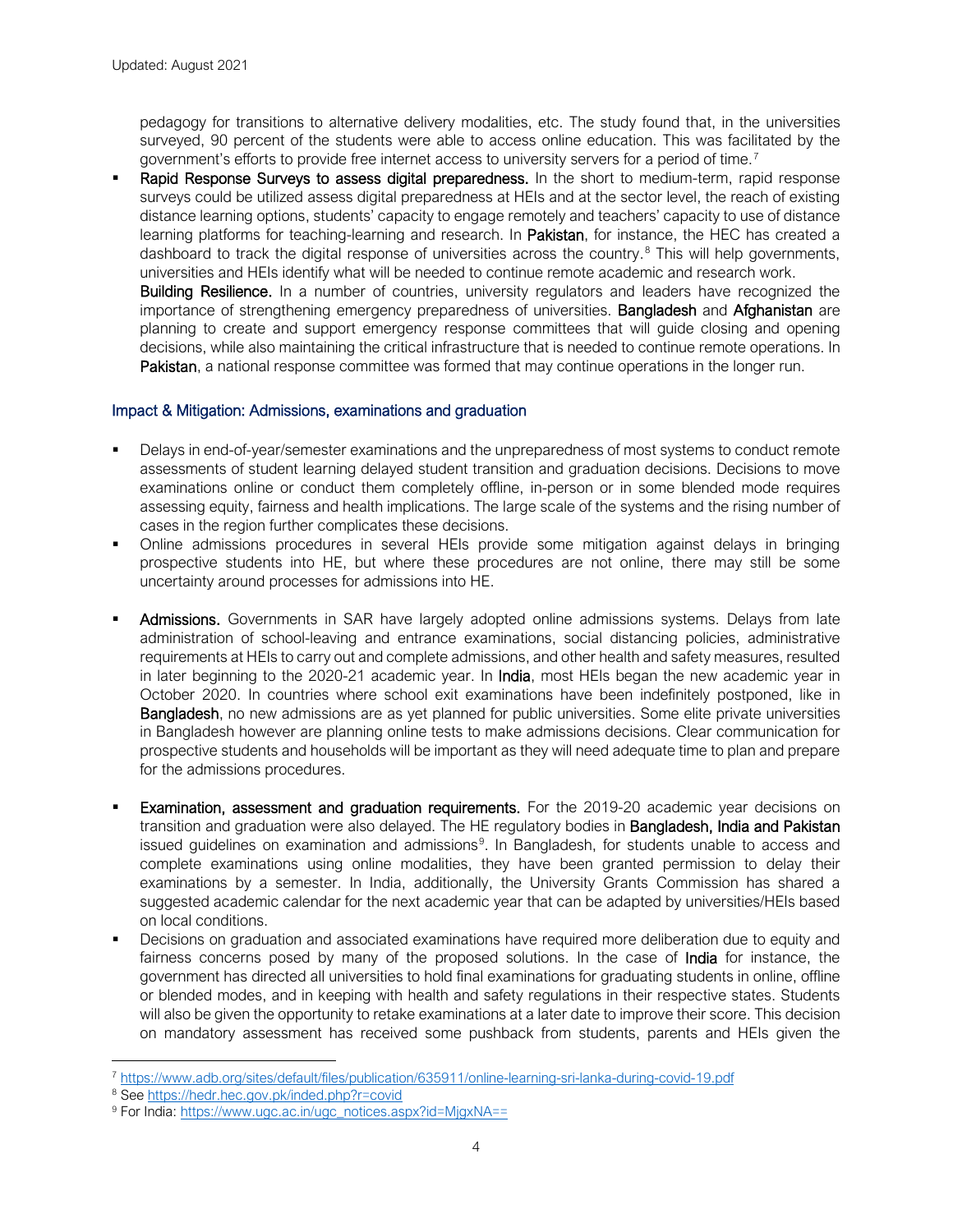associated health risks (in cases where in-person or blended exams are being organized) and equity and fairness concerns (due to inequitable access to technologies, test security issues, and so on). A more robust system for assessments will need to be developed for scenarios that include extended or frequent closures during the 2020-21 academic year.

### Issues and Potential Solutions

#### Quality of HE

- In the medium-term there may be cuts in resources (human and financial) available to the HE sector impacting the quality of HE. Spending on HE in SAR countries ranges from 10 to 30 percent of total public spending on education. As a fallout of the crisis there may be overall reductions in budgetary allocation to education in general and HE in particular. Limited resources to the sector would adversely impact the availability of adequate human resources (most SAR countries have had a large number of vacancies in faculty positions), funding for research and innovation, student and faculty development programs, and student support services (like remedial education, language labs, and so on).
- To prepare for and address financial shortages in the short to medium term early discussions with relevant ministries on budget impacts can be initiated. Communicating with HEIs about operational budgets will help HEIs plan and prioritize resources required for teaching-learning and research and develop plans for potential program closures and/or staff furloughs. Over the long-term, diversification of financing sources could be considered.

#### Equity & Demand for HE

- The indeterminate break from academic and research work can increase student dropout rates. Even outside of the current crisis, disadvantaged students and women are more likely to dropout of HE. Bangladesh National University estimates that 26 percent of students drop out of honors degree programs (these are the best college students). The detachment from formal education, impact of health and economic shocks from the crisis (weakening households' capacity to pay for higher education), supply of affordable HE options, digital divide, and so on may significantly increase dropout rates among this group. Households may also discriminate by selecting male children over female children to participate in HE.
- Potential solutions for student support can be varied. The crisis will have an impact on students' academic and economic status and may also affect their physical and socio-emotional health. For dropout prevention and re-enrollment support, governments may, to the extent possible, consider new or additional student financial assistance, continuing student scholarship programs, and community engagement and career counseling services. Supporting students academically after a break from academic work can be provided through remedial education programs, short-term courses or training in specific areas/subjects and peer engagement. Services for graduating students can include short-term training in high-demand courses (for example, the Indian Institutions of Technology have introduced several short-term courses for recent graduates and working professionals focused on AI, Robotics and other cutting-edge technologies) and placement support to ease entry into an unpredictable labor market.

#### Supply of HE

- Private sector institutions rely heavily on tuition fees and may risk permanent closure in the medium to longterm with the severe economic recession that is predicted to follow the pandemic. Consequently, this may lead to lower overall enrollment in HE. Even if some students shift from private provision to the public system, it will take some time for the public sector to meet the demand for affordable HE.
- HE systems in SAR have substantial contractual teaching staff (numbers) and non-teaching staff. Financial instability of institutions and lower budgetary allocations to the sector could lead to reductions in the number of contractual and non-teaching staff in the system and unemployment within this group.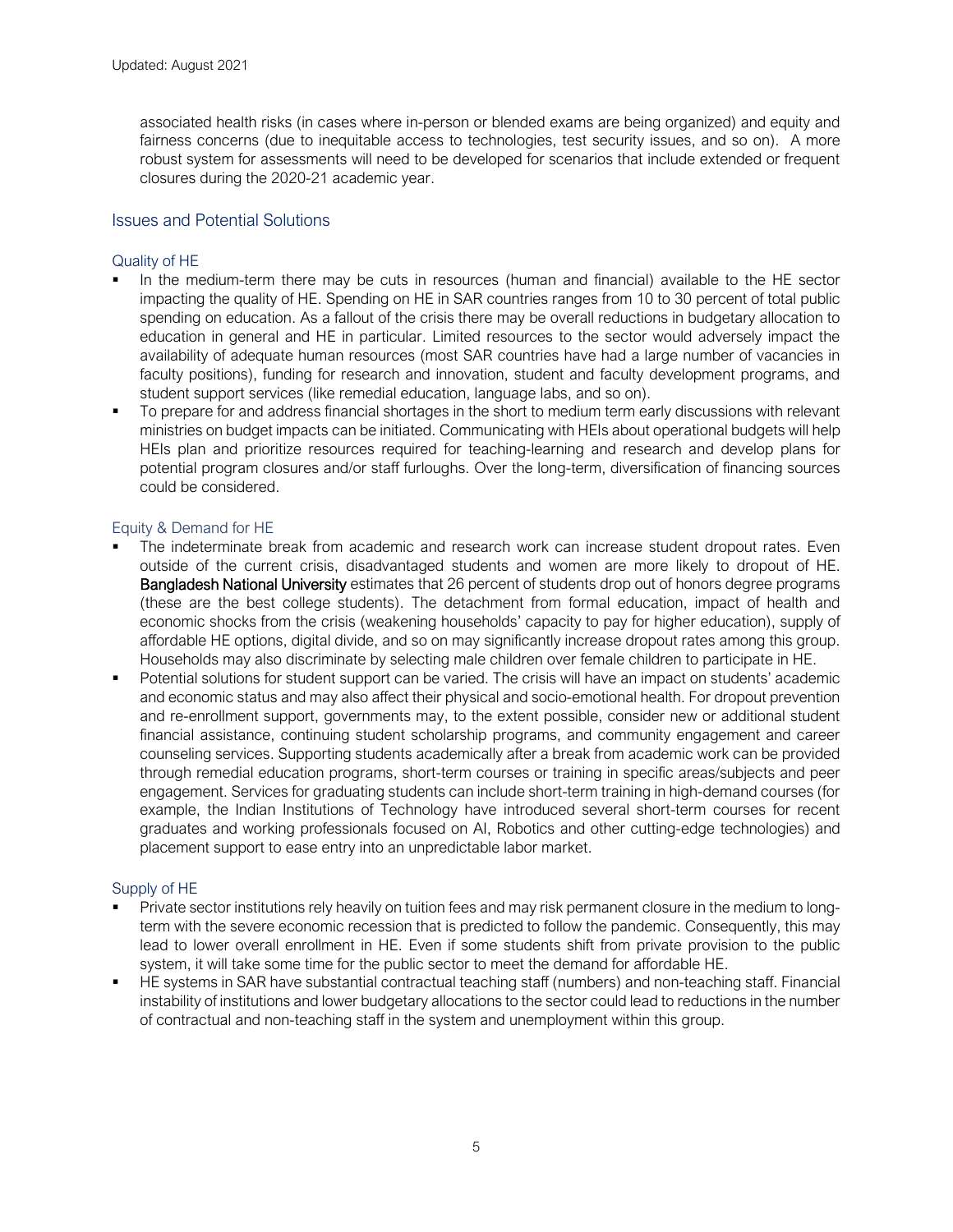#### Operations and governance of HE

- The pandemic is pushing universities towards using digital modes of governance. Most universities in the region were ill-equipped to do so, with localized (e.g. Microsoft Excel) or paper-based administration and payroll.
- Regulators and funding agencies in most countries were not prepared to engage with universities and colleges digitally and did not have fully digitized workflows before the crisis hit. The crisis is creating pressure to digitize and automate the functioning of regulation. In Pakistan, for instance, most internal processes in the HEC have transitioned to ERP. A number of core services for students, such as degree attestation, have also now moved to an online system. In India, the TEQIP III project is supporting implementation of ERP in engineering institutions on a pilot basis. The software, developed by the IIT Kharagpur, has been customized for engineering colleges and will include a dashboard for overall monitoring by the Technical Education Department.

In the long-run, participation in HE may be reduced, leading to lower human capital accumulation in SAR countries. Given the age-structure in several countries, with a large youth bulge, this could imply a substantial loss in productive potential. Combined with fewer employment opportunities, SAR countries may see an increase in under-employment and unemployment.

## Outlook and Recommendations

The mitigation measures suggested in this note acknowledge the current state and capacity of HE systems in SAR. Mitigation measures need to be selective and focused given the fiscal constraints most governments are facing, and the varying capabilities of systems to respond quickly and effectively. The collective motivation to respond in a time of crisis can be capitalized to address and fix persistent system weaknesses. As more information from country governments and HEIs becomes available along with epidemiological and economic scenarios in the medium and long-run, mitigation measures will need to be revisited and prioritized<sup>10</sup>. Even in the short to medium-term, the uncertainty around the duration of ongoing lockdowns and closures will require mitigation efforts to be dynamically adapted to respond to the evolving scenario.

- Building resilience. Guidance and protocols can be developed (at the system and HEI levels) focused on health and safety (in case of imminent closures and re-openings), for teaching-learning (under different scenarios), academic decision-making including preparing alternate academic calendars (to ensure smooth transitions) and for communications (with students, staff and stakeholders). Most SAR countries have developed and disseminated basic guidance related to the conduct of classes using alternate modalities during the lockdown and are working on plans for reopening institutions and for admissions and graduation decisions.
- Communicating regularly. Establishing communication channels with all stakeholders, especially students, will be key in the short to medium term. Regular updates on the functioning of universities and colleges, available resources, health advisories, and so on will help maintain student/stakeholder expectations and keep them connected with their HEIs during the closures.
- Supporting students. The impact of the crisis on students (academically, financially, socioemotionally, etc.) is hard to gauge in the midst of lockdowns. Governments and HEIs would be well placed to anticipate and plan for student support services/programs, ranging from support for academic work to counseling for socioemotional support, career guidance, placement support and short-term training for entry into an unpredictable job market, and student financial support to enable students to enter and/or continue their higher education journeys.

<span id="page-5-0"></span><sup>&</sup>lt;sup>10</sup> The WB SAR HE portfolio includes 8 projects under implementation (3 in India, 1 each in Afghanistan, Nepal, Pakistan and Sri Lanka) and 2 in the pipeline (Bangladesh and Nepal). Ongoing and planned actions under these projects are summarized in the Annex.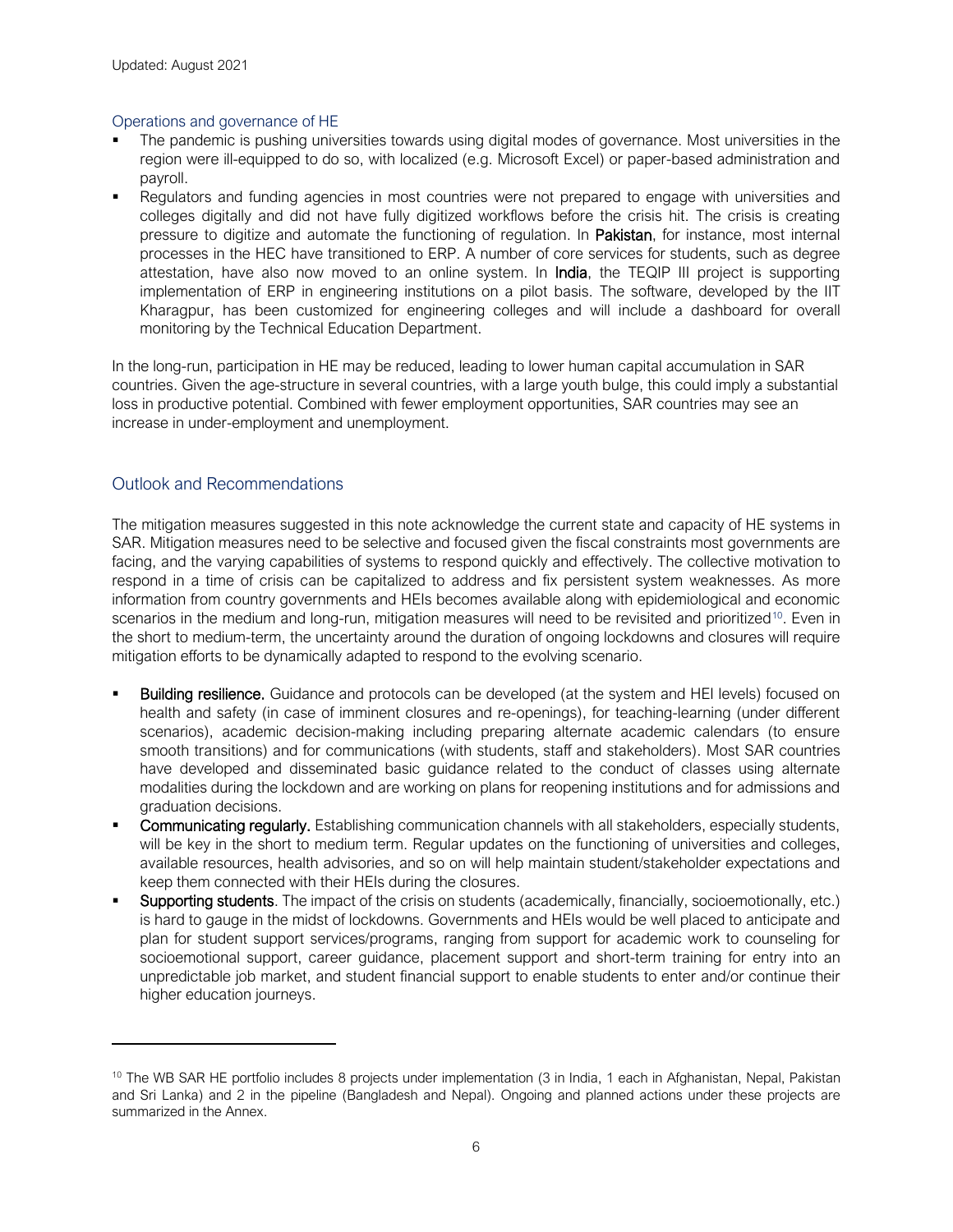- Assessing and Building Digital Capabilities. Assessing the preparedness of HEIs and the sector to offer distance teaching-learning at scale while addressing students' capacity to engage and teachers' capacity to lead the teaching-learning process will be critical going forward. Several HEIs, encouraged by guidance from governments, have moved some teaching and learning to distance modes. The highly specialized skills that go into creating an effective remote digital teaching and learning experience will require planning and partnering with firms and experts across disciplines. Many country governments, include some in SAR, are using the support of externally aided projects to begin this process.
- Utilizing Research and Educational Networks (RENs). Several SAR countries have used their NRENs for virtual classes, sharing new and existing digital resources, and supporting research activities. (Details are included in the Appendix). Countries can consider encouraging more HEIs to connect to the NREN over the medium-term.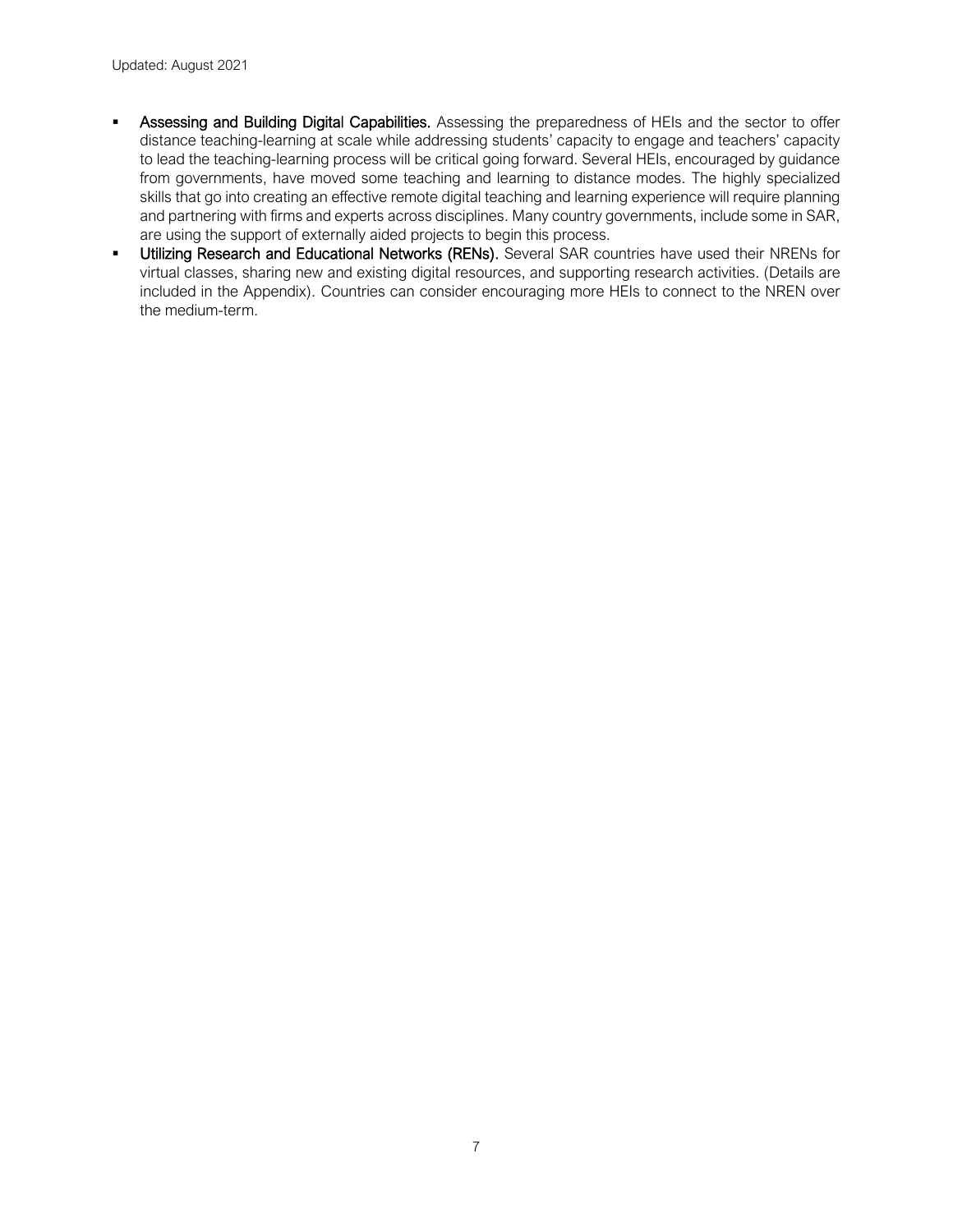| Country/Activity | Supporting alternate modes for<br>education delivery                                                                                                                                                                                                                                                                                                                                                                                                                                                                                                                                                                                                                                                                                                                                                                                               | <b>Building teacher</b><br>capability/skills                                                                                                             | R&D/Innovation                                                                                                                        | Equity                                                                                                 | Other                                                                                                                                                                                                                                                                                 |
|------------------|----------------------------------------------------------------------------------------------------------------------------------------------------------------------------------------------------------------------------------------------------------------------------------------------------------------------------------------------------------------------------------------------------------------------------------------------------------------------------------------------------------------------------------------------------------------------------------------------------------------------------------------------------------------------------------------------------------------------------------------------------------------------------------------------------------------------------------------------------|----------------------------------------------------------------------------------------------------------------------------------------------------------|---------------------------------------------------------------------------------------------------------------------------------------|--------------------------------------------------------------------------------------------------------|---------------------------------------------------------------------------------------------------------------------------------------------------------------------------------------------------------------------------------------------------------------------------------------|
| Afghanistan      | ICT centers set up in 10 universities<br>will be used as hubs when lockdowns<br>are lifted for the delivery of ICT<br>services<br>AfgREN will be used to deliver online<br>courses<br>Use of television/radio for teaching-<br>learning is under consideration.                                                                                                                                                                                                                                                                                                                                                                                                                                                                                                                                                                                    | Teachers trained in blended<br>learning to lead online<br>learning efforts.                                                                              |                                                                                                                                       |                                                                                                        | Recent regime change<br>may affect higher<br>education progress.                                                                                                                                                                                                                      |
| Bangladesh       | The BdREN is providing connectivity<br>and supercomputing facilities to public<br>and private universities and is also<br>supporting virtual classes in 46 public<br>and private universities.<br>As part of the recently approved<br>Higher Education Acceleration and<br>Transformation (HEAT) project, there<br>are plans to integrate private providers<br>of digital content to expand offerings<br>and upgrade connectivity to reach last<br>mile connections.<br>Under the skills project, which is also<br>recently approved by the Board,<br>Accelerating and Strengthening Skills<br>for Economic Transformation (ASSET),<br>technical programs offering diploma<br>degrees will be brought under BdREN<br>for digital support. The project also<br>plans to develop digital content and<br>support capacity building among<br>teachers. | Teacher training and<br>capacity building on digital<br>pedagogy has been<br>designed under both HEAT<br>and ASSET projects for HE<br>and TVET teachers. | The Academic Innovation<br>Fund to include a new<br>research window for<br>COVID-19/SARS in the<br>academic innovation fund<br>(AIF). | Provision of digital<br>equipment to<br>enhance online<br>access for the<br>disadvantaged<br>students. | The BdREN is being<br>used to share<br>information about<br>Covid-19 and mitigation<br>measures via its Zoom<br>application.<br>Under the new project<br>(HEAT), the capacity of<br>the BdREN will be<br>developed to<br>accommodate the<br>increased demand for<br>digital learning. |
| India            | TEIs are undertaking remote teaching<br>and learning via digitized lectures for<br>students, web-based audio-video<br>conferencing facilities, virtual<br>laboratories, and so on. The use of<br>MOOCs (available on Swayam,<br>NPTEL and other platforms) by<br>students is supported by mapping<br>available courses to the curriculum.                                                                                                                                                                                                                                                                                                                                                                                                                                                                                                          | Online teacher training in<br>digital pedagogy is being<br>conducted under various<br>projects.                                                          |                                                                                                                                       |                                                                                                        | Under TEQIP III,<br>interactive digital boards<br>have been provided to<br>the over 150<br>engineering institutions<br>along with teacher<br>training in new<br>pedagogical methods to<br>utilize digital content.                                                                    |

Annex: Current and Planned Activities under WB-supported TE projects to mitigate impact of COVID and build system resilience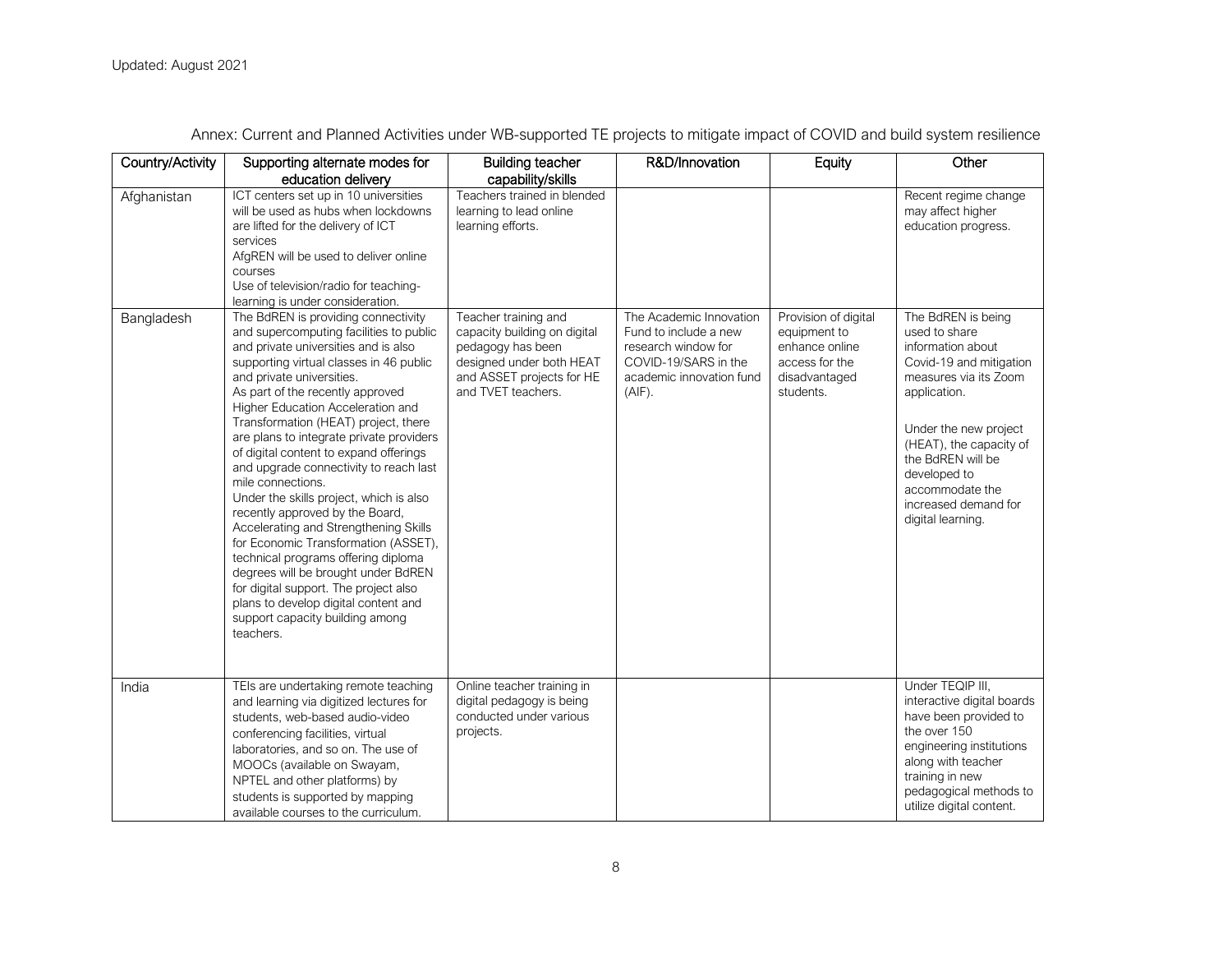<span id="page-8-0"></span>

|           | The UGC has also granted approval<br>for universities to deliver, fully online,<br>bachelors and masters degree<br>programs.<br>A framework for digitalization is being<br>developed to help institutions assess,<br>benchmark and guide their digital<br>transformation.                                                                                                                                                                                                                                                                                                                                                                                                                                                                                                                                             |                                                                                                                                                                                                                                                                                                                                                                                                                                                                                                                     |                                                                                                                                                                                                                           |                                                                                                                                                |                                                                                                                                                                                                                                   |
|-----------|-----------------------------------------------------------------------------------------------------------------------------------------------------------------------------------------------------------------------------------------------------------------------------------------------------------------------------------------------------------------------------------------------------------------------------------------------------------------------------------------------------------------------------------------------------------------------------------------------------------------------------------------------------------------------------------------------------------------------------------------------------------------------------------------------------------------------|---------------------------------------------------------------------------------------------------------------------------------------------------------------------------------------------------------------------------------------------------------------------------------------------------------------------------------------------------------------------------------------------------------------------------------------------------------------------------------------------------------------------|---------------------------------------------------------------------------------------------------------------------------------------------------------------------------------------------------------------------------|------------------------------------------------------------------------------------------------------------------------------------------------|-----------------------------------------------------------------------------------------------------------------------------------------------------------------------------------------------------------------------------------|
| Nepal     | A new higher education project was<br>recently approved that includes<br>equipping/upgrading the UGC and 9<br>universities with digital infrastructure<br>and expand connectivity to TEIs in<br>various provinces. Development of<br>digital content will be supported under<br>the project.<br>The establishment and use of online<br>learning platforms will also be<br>supported.                                                                                                                                                                                                                                                                                                                                                                                                                                  | Digital content to be<br>developed for teacher<br>training, and information<br>and awareness campaigns.                                                                                                                                                                                                                                                                                                                                                                                                             | Support for collaborative<br>research on coronavirus<br>is provided under the<br>ongoing higher education<br>project.                                                                                                     | Expanding access<br>to online learning for<br>disadvantaged<br>students                                                                        | Assessing digital<br>preparedness of the<br>sector in terms of the<br>current policy/regulatory<br>environment for<br>distance learning,<br>connectivity, human<br>resource capacity,<br>availability of digital<br>content, etc. |
| Pakistan  | The World Bank HEDP project is<br>supporting the migration of higher<br>education institutions to operate in<br>distance mode. Universities with<br>capacity to do so are operating in<br>online mode since 5 April 2020.<br>Universities and colleges reopened on<br>15 September 2020 but closed again<br>on November 26, 2020 with the rise of<br>the second wave. Universities are in<br>the process of reopening at time of<br>this update in August 2021.<br>The government has issued<br>guidance <sup>11</sup> to HEIs, and had earlier<br>provided guidance on operating in<br>distance mode. The HEC and the<br>NREN (PERN) has provided support to<br>universities in the form of offering<br>remote learning systems, video<br>conferencing, strengthening networks,<br>and offering pedagogical support. | The National Academy for<br>Higher Education (launched<br>June 2019) is providing<br>teaching support to new<br>entrants into the academic<br>labor market and has<br>organized discussions on<br>teaching in the new<br>environment.<br>Guidance to university<br>faculty has been issued on<br>remote learning.<br>Universities and HEC have<br>offered a variety of helpdesk<br>support and software<br>options to transition to<br>remote learning. Well over<br>100,000 courses have been<br>conducted online. | An emergency call for<br>research, innovations<br>and technology transfers<br>related to COVID-19 has<br>been sent out. 10<br>research teams (out of<br>572 proposals) have<br>been awarded grants up<br>to US\$ 100,000. | The HEC has<br>awarded<br>scholarships to the<br>poorest students<br>and telcos have<br>offered reduced<br>rates to students for<br>bandwidth. | HEC has moved core<br>operations online, is<br>upgrading its cloud<br>architecture and is<br>helping institutions to<br>migrate core operations<br>to an ERP and Student<br>Lifecycle Solution.                                   |
| Sri Lanka | Universities are commencing/have<br>commenced digital-based education<br>and e-learning courses utilizing                                                                                                                                                                                                                                                                                                                                                                                                                                                                                                                                                                                                                                                                                                             |                                                                                                                                                                                                                                                                                                                                                                                                                                                                                                                     | Research into Covid-19<br>responses are in<br>progress                                                                                                                                                                    |                                                                                                                                                | Plans are being<br>developed to link<br>students with the world<br>of work through job                                                                                                                                            |

<sup>11</sup> https://www.hec.gov.pk/english/HECAnnouncements/Documents/nCoVirus/Further-Guidance-HEIs.pdf